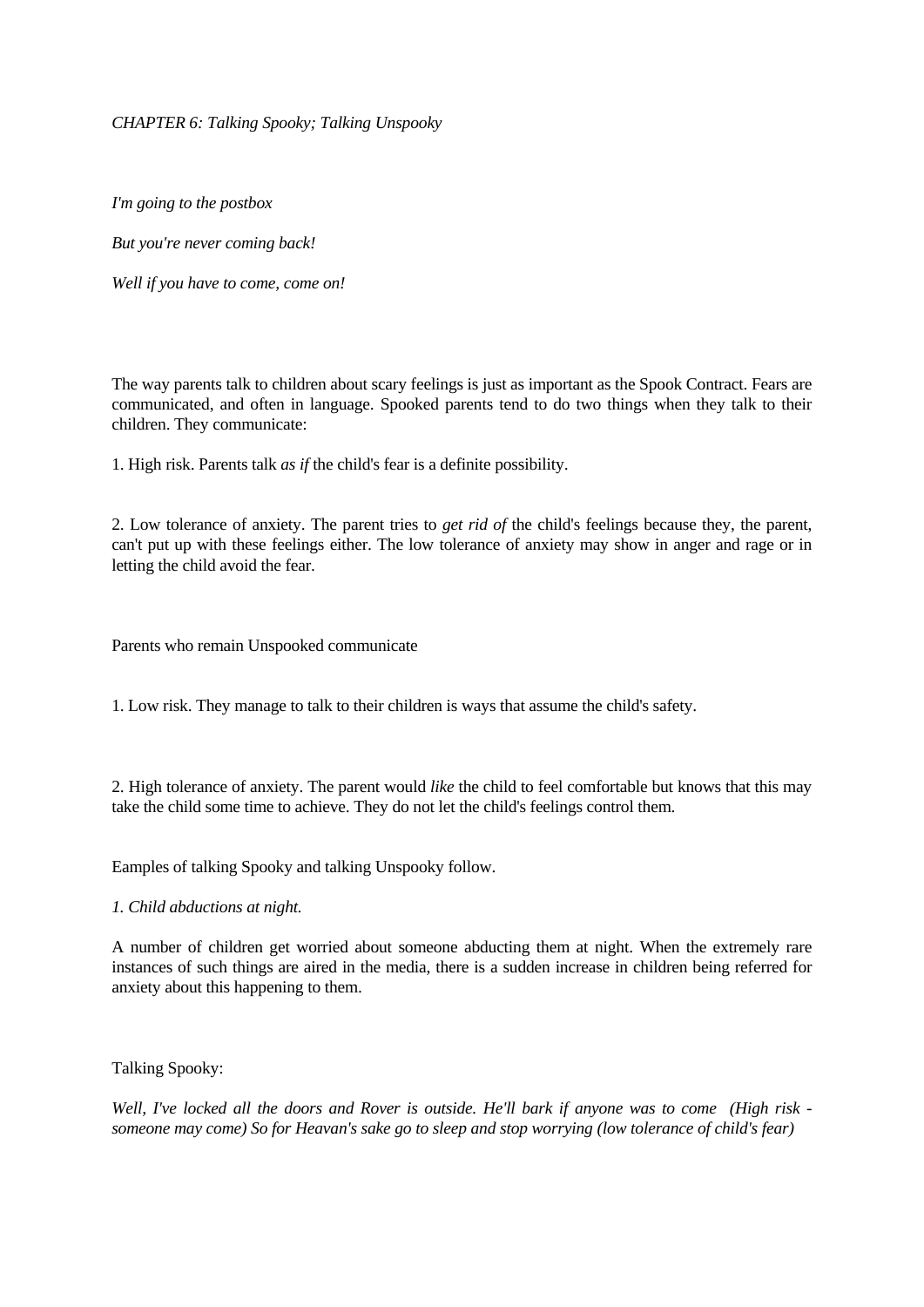Talking Unspooky

*That was very sad. I can see you are worrying about that happening to you. It's not going to happen to you though. (Low risk). We will have to help you back into the habit of enjoying your sleep, won't we (high tolerance of child's discomfort)* 

Notice in the example above, the parent says to the child that they are not going to be abducted. When it gets to this point in sessions, spooked parents, or parents prone to the spooks immediately say to me "But they might be". The actual chance of your child being abducted in the middle of the night is extremely close to zero. I ask these parents if they want to raise their children to be frightened of near zero possibilities, and what kind of life their children will have if they succeed in raising them to fear such small risks. *It is important to realise that near zero possibilities are too small to direct good parenting.* 

*2. Things that go BUMP in the night.* 

## Talking Spooky

*It's just a noise! I went out and checked! (High risk) There is NOTHING in the backyard, OK! I wish you wouldn't watch Spooky movies! (high risk - you'll watch Spooky movies and not be able to tell the difference between them and real life) Now STOP IT and go to sleep. (Low tolerance of child's fear) If I hear anything else from in here I'll be really angry!* 

Talking Unspooky

*Noises that you don't know - that you're not sure of - can make you think scary thoughts can't they? (High tolerance of child's fear) They are noises that go on all day, but they seem to sound different at night, don't they? The world is a noisy place. (Low risk) You need to enjoy your sleep, and so do I, so no, you can't sleep in my bed, just because the world is a noisy place. (high tolerance of childs fear)* 

3. *There is something under my bed, in my wardrobe, behind the door etc* 

#### Talking Spooky

*I've looked under the bed! SEE! nothing there. And look here in the wardrobe. (High risk - I had to look because there might be something there) now there is nothing there either! So stop crying and go to sleep. You ae being very selfish making mum and dad do this every night and it's about time you grew up and acted like a big boy (girl) and not a baby! If you call me in again you can't watch those stupid shows that make you scared like this. (Low tolerance of child's feelings)* 

Talking Unspooky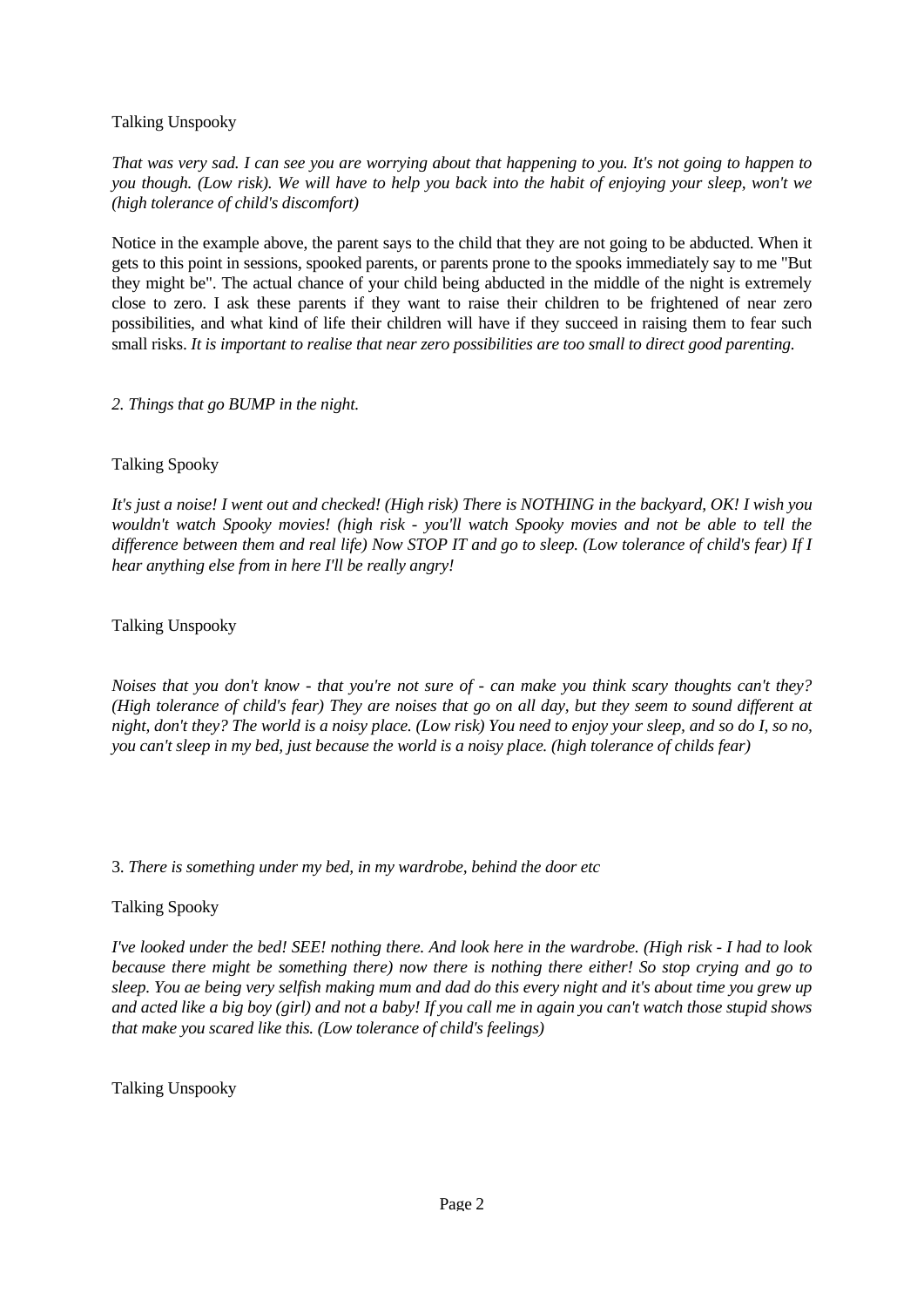*That's a pretty scary thought you've got there. No wonder you feel so upset.(High tolerance of child's feelings) Well, you may have some trouble with that one, but you know I've never in my life met the Under the Bed monster and not even the In the Wardrobe monster, so you know I don't think a lot of them really and I'm not about to go chasing them around in the middle of the night. (Low risk) You can if you like, but I'd much prefer to have a nice long sleep.* 

*4. Young child frightened of separating from parent to play in park or playgroup or kinder etc.* 

# Talking Spooky

*Don't be such a baby. There's nothing to be scared of - look every one else is playing so go on over there and stop being so silly.(Low tolerance) If anyone does anything to you just run back to me, or scream and I'll hear you (High risk)* 

## Talking Unspooky

*It can feel a bit strange around lots of big kids. (High tolerance) I'll be here if you want to talk to me. (Low risk) No I'm not playing on the things with you, you can do that when you feel ready.* 

#### *5. Young child with the Kindergarten Spooks*

There are usually two stages to this. The first stage is when the child is still at home, and begins to feel scared about going to kinder. A similar thing can happen with the school spooks

#### Talking Spooky

*There's no need to get upset, its only kinder (low tolerance of child's fear). You know mummy always comes back to get you, and you have some friends at kinder now. There's no need to carry on like this and I want you to stop right now.* 

#### Talking Unspooky

*I can see you feel worried about kinder. I know you are perfectly safe without me there but I see you don't feel very good about it. Yes, you do have to go, because kinder is a good place for you to be. I hope you feel better soon, as it is not nice feeling scared is it? (High tolerance)* 

Then mother and child arrive at kinder. The child of the parent already modelling a high tolerance of scary feelings will already be doing better than the child of the mother with a low tolerance of such feelings. However, let us say both children feel fear as they separate.

Talking Spooky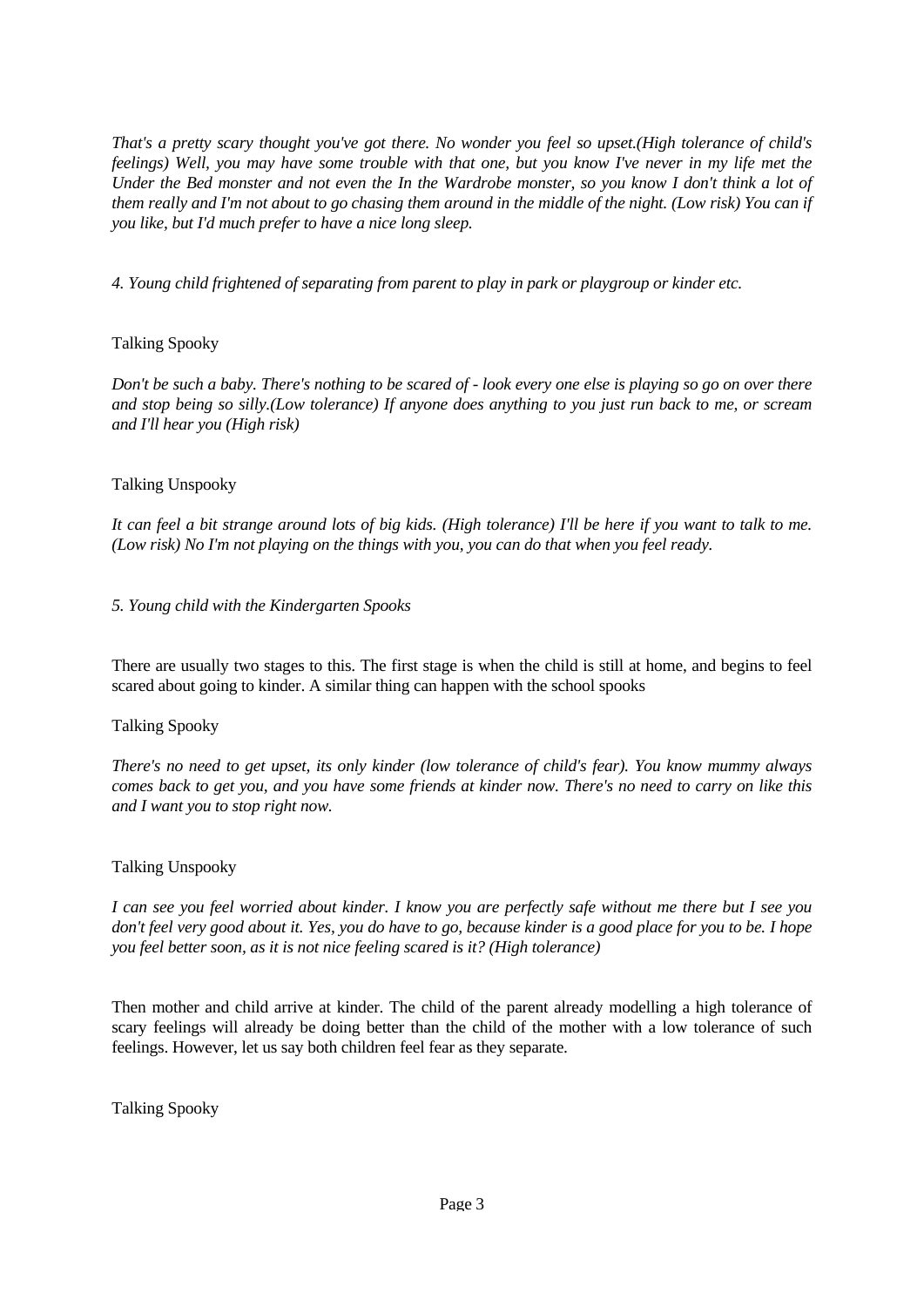*Oh, just stop it and be sensible! Look, here's Lucy come to see why you are crying. She's not crying, she's a brave girl. Now let me go, I have to get to work right now, and you are going to make me late!* 

## Talking Unspooky

*You've got that scary feeling pretty badly today. I'm sorry it gives you such a bad time, and I hope it goes away fast today. When I pick you up, you tell me when you got rid of it, and I'll have a look at the things you get done today. Love you (cuddles child). Bye.* 

The mother in the last instance uses the kinder teacher's help to disengage the child and walks calmly out - one of the toughest tasks of good parenting.

In my opinion, sometimes the success or failure of managing kinder spooks depends entirely on the parent's ability to keep talking Unspooky. Talking Unspooky in the above manner often, on it's own, accompanied by the appropriate actions, will cure the kinder spooks.

Even with much older children the problem of talking Spooky and talking Unspooky remains.

*6. 19 year old off to a party in the car.*

Talking Spooky

*Well don't you think you should stay overnight? I mean, you'll have to drive back after midnight (you might not make it) and I think it would be much better if you came back in the morning. (You can't drive safely at night)* 

Talking Unspooky

*Have a good time.*

*The Mystery of Reflective Listening*.

Talking Unspooky involves a high degree of reflective listening. Look at the examples above and you will see that parents are taught to listen carefully to children and *reflect* their children's feelings, rather than try and talk them out of the feelings. If a child is angry, or sad, or frightened, the parent is encouraged to *reflect* this feeling back - just as has been done above. The parent says

" You're feeling scared about the noises". Some parents find this pretty peculiar. Why, they wonder, are parents asked to state the obvious?

The reason is that the obvious is only obvious to the parent. The child knows *something* is happening,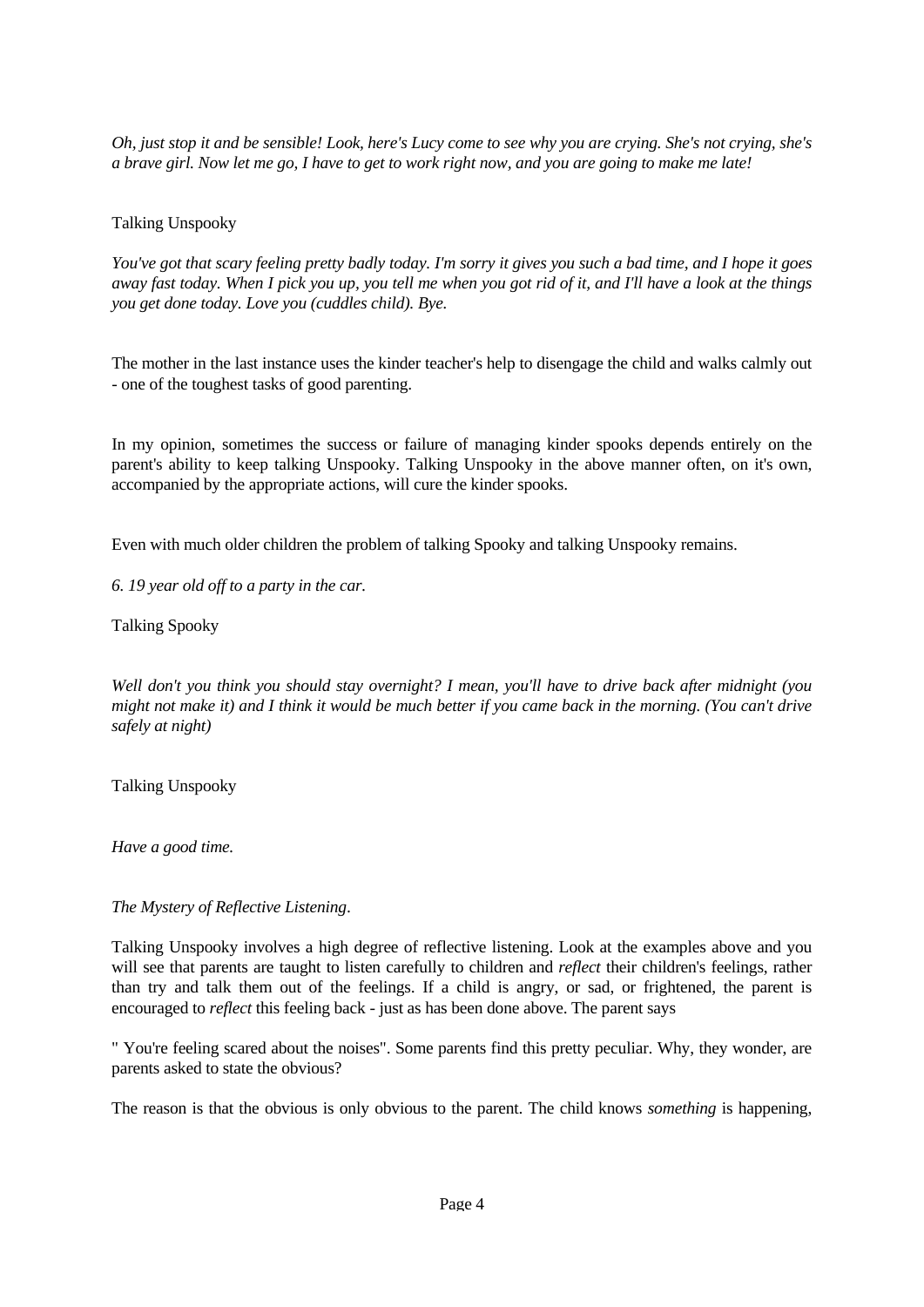but is not quite sure what it is. Often children do not know what it is that has suddenly taken over.

Children have to *learn* what to do with strong feelings, such as anger, sadness and fear. Stop a minute and remember times when you have been angry, sad or fearful. Strong emotion tends to swamp the mind and decrease one's ability to process other information. Children are not particularly good information processors in the adult way anyway. They struggle to hold onto *objective* information about what is happening around them and tend easily to react as if only their feelings and experiences are real. Add strong emotion to this and the result is often dramatic.

*This* is why parents are encouraged to use reflective listening. It's a bit like the parent acting like a sandbag on a flooded river. The child feels overwhelmed by the feeling but the parent gently reflects (talks about) the feelings as they *are. Without the panic.* In time the child will come to treat his feelings in the same reflective way as his parent. He will understand them but not let them direct all his behaviour. Reflective listening is a demonstration of what to do with overpowering feelings.

Humans go on having to put some effort into the management of strong emotion, particularly fear. Reflective listening is often used by adults talking to uspet adults, it is *the* classic way of encouraging tolerance of emotion.

## *I've lost my job!*

*Well don't be silly and sit down and eat your dinner*. *I'm sure you can find it tomorrow.*

When someone is upset, a logical lecture generally achieves very little until the person has been able to reassert the capacity to think through the emotional wave. Children take longer to do this. While they are in the grip of strong emotion, logical talk achieves nothing, but modelling tolerance of the problematic emotion achieves a lot. It helps them manage the intensity of the emotion.

# *Ruth*

Childhood spooks can seriously affect a child's psychological growth *if* they remain serious and unchecked*.* 

Ruth was 13. She had never been able to sleep in her room at night. She had two older sisters. Her mother and father had been arguing over Ruth's fears at night for about nine years. The problem had been worsened by a serious accident when Ruth was 6. Ruth was very scared. She described the awful fears she got at night, and began to draw them for me at night. She drew big grey blobs which covered all the page. I explained to Ruth's mother and father that a spook contract meant that they all had to help Ruth learn to tolerate her fears if they wanted her to be free of them. Her mother looked doubtful - how could we help Ruth feel better so she would be able to sleep? I explained that Ruth would not feel better straight away, but that she would only be asked to put up with very small amounts of fear at a time.

We worked out a spook contract, but mother perisisted in asking Ruth if she would "feel OK" if we did this. I already knew that Ruth's mother may have a very low tolerance of fear herself, which was already suggested by the fact that she had experienced a sleeping problem exactly the same as her daughter and this had persisted until she had left home to get married. She had also been unable to work, she said, because of Ruth's fears.